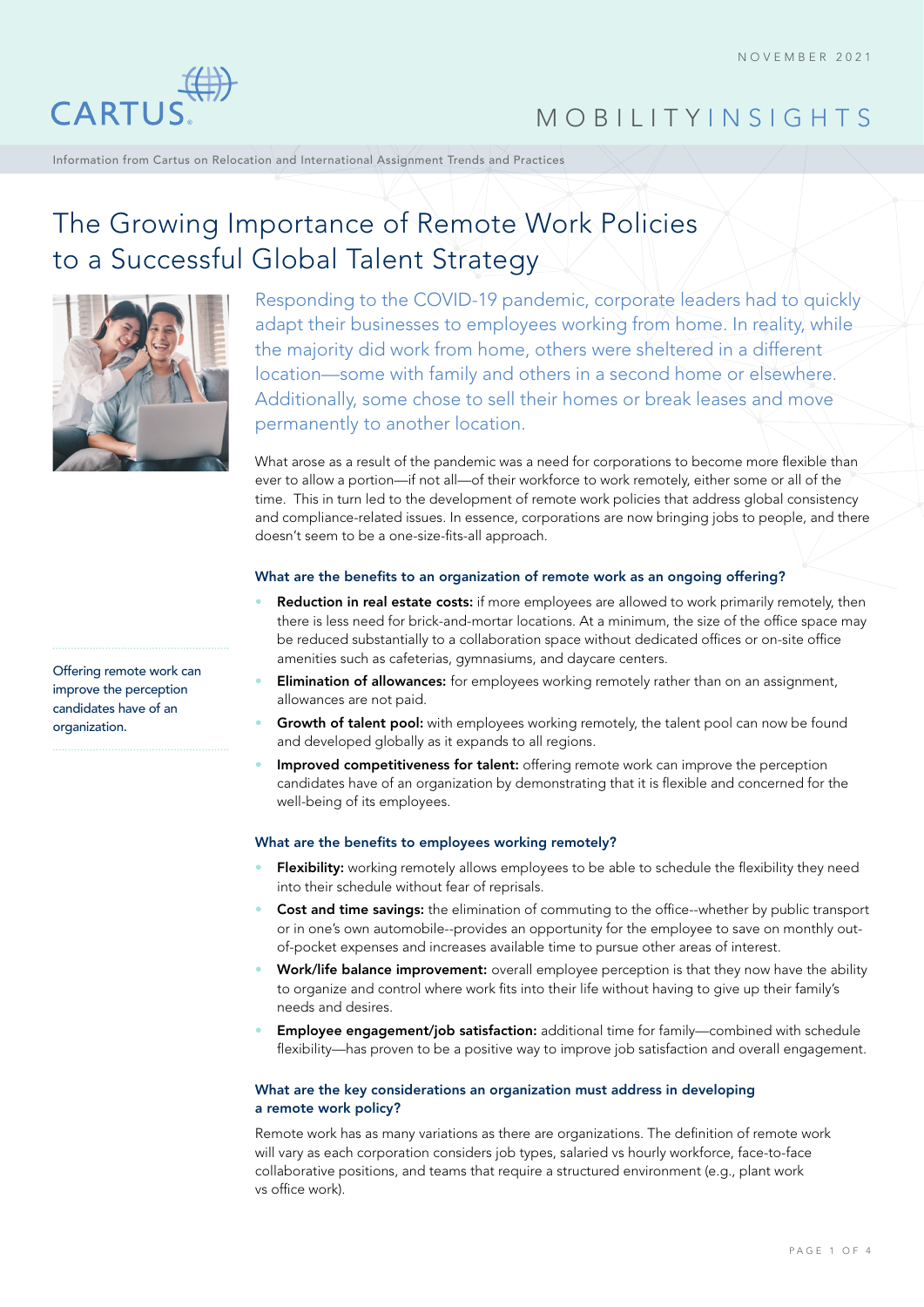

Part of defining what an organization offers for remote work is structure. Who can work remotely full time? Who can work a hybrid schedule? Who needs to come into the office 2-3 times per week? Who must report to the office on a full-time basis?

The responsibility for the development of a remote work policy typically falls to the corporate human resources team. However, in most organizations, HR develops a project team for this policy since it touches nearly everyone in the organization. The project team usually includes business leaders—with representation from across business lines and across the globe—working within the following departments: HR, facilities, global mobility, corporate real estate, travel, finance, payroll, local tax, compensation, and benefits.

## WHAT SHOULD BE INCLUDED IN THE POLICY?

As the policy is being developed, it is critical to address corporate culture. Not every culture is ready for fully remote work, and this must be addressed openly and transparently. To ensure culture is understood and embraced, an organization can offer online training, community-oriented events, and collaborative tools. For those who live near one of the offices, events can be planned there as well. This can be a time to welcome new team members.

When developing the policy, there are several important areas to address. Eligibility should state who is included in the policy and address what approvals are necessary, when the policy will be applied, and what process will be used. The following should be considered:

- Address employee, HR, and business needs
- Align the goals of the remote work policy with business strategy
- Discuss duty of care and how it impacts the organization's culture
- Identify compliance and risk factors
- Define and explain the exception process
- Explain in the policy if training and/or re-skilling are necessary
- Determine whether compensation will be adjusted for living in alternate locations
- Bring in appropriate suppliers to address any potentially increased costs in the areas of tax, visa, and social security
- Require that employees only live in countries where the company has a legal entity in order to avoid the possible creation of a tax-laden Permanent Establishment

# WHAT COMPLIANCE ISSUES DO YOU NEED TO CONSIDER AS YOU ARE BUILDING YOUR REMOTE WORK POLICY?

It is important to evaluate the current landscape. In the United States, COVID-19 put stress on municipalities, cities, states, and the nation as a whole, thus creating budget shortfalls. The funds to balance the budget have to come from somewhere, and this is often through personal and business taxation. The IRS has budgeted to increase its spending over three phases in order to enforce tax laws and compliance, specifically focusing on large corporations and individuals with high net worth.

Countries around the world face a similar situation. Governments spent freely to keep the population safe and now must recoup the cost. In Europe, increased funding and improved joint programs exist to combat tax evasion and avoidance. In the Czech Republic and Russia, as well as several other countries, authorities are targeting tax increases specifically on high-income earners.

For risk mitigation, you must first find out where your employees are currently located and keep a record of their physical presence. One of the main issues that companies face today is keeping track of the current whereabouts of their employees. When employees were told to work from home, they chose the place most convenient to them—this might mean moving to a different state/ country to be with family, to an area with lower cost of living, or to a retirement (dream) location.

One of the main issues that companies face today is keeping track of the current whereabouts of their employees.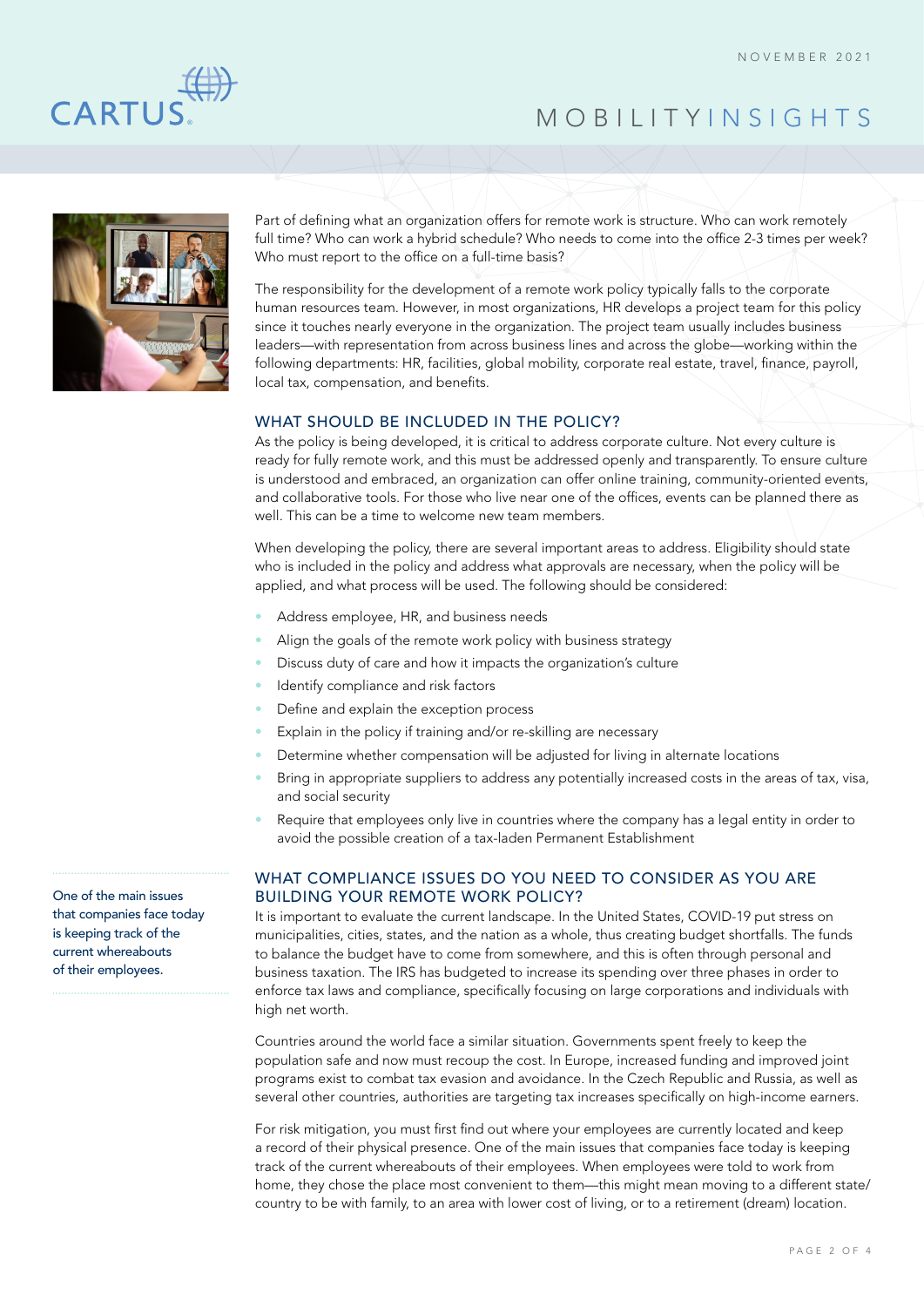



Unfortunately, untracked mobility can have consequences for both the employee and the company, for which you need to be prepared.

What is the optimal solution? Technology that can be stored on a mobile device and that tracks and monitors the physical presence of employees through the use of passive and active location services is ideal. Requiring this type of location tracking tool/technology may be necessary in order to grant remote work approval. How do employees feel about being tracked? Topia's Adapt Survey showed that 95% of employees are comfortable with employers knowing their country location, and 94% are comfortable with employers knowing their city location. The technology that you choose should track only jurisdiction, not the exact location of an employee.

Once you know where your employees are currently located, compliance issues—such as Permanent Establishment, corporate tax risk, immigration, Posted Worker Directive—can be identified and addressed. An employee working in a different state or country may be liable for tax withholding in both the home and host location. This can also trigger the risk of creating a Nexus or Permanent Establishment if the company did not have a Permanent Establishment in this location previously. If the employee is working in the Schengen area (26 European countries comprising the world's largest visa-free zone), then monitoring for personal and business days to comply with the law is top of the list. Knowing the employee's actual work location can impact personal and corporate tax liability when it comes to some U.S. cities, such as New York and San Francisco. Lastly, it is critical to consider the increased risk and costs for immigration compliance.

As part of the remote work policy, you will want to address the following in order to reduce the tax and immigration compliance risks:

- How do we track and monitor an employee's physical presence?
- Length of time allowed in a specific location:
	- Does the employee need to return to the home country after a certain number of days?
	- Is there a limit to employees that already have the documentation to work in a specific location?
	- Will the corporation allow permanent moves?
- Who will bear the cost of immigration compliance such as visas, work papers, A1/Posted Worker?
- Who will bear the cost of any potential tax liability?
- Will the organization only allow remote work where the business has an existing entity?
- From which payroll will the employee be compensated?
- Will this result in changes to an employee's medical, dental, and/or retirement benefits?
- Is payroll withholding necessary in multiple locations/jurisdictions?
- Will corporate tax be affected, e.g., risk of permanent establishment or Nexus?

### Types of Global Compliance Issues

- State and Local Tax
- Corporate Tax
- Apportionment
- Nexus
- Permanent Establishment
- Organization for Economic Cooperation and
	- Development (OECD) Base Erosion and Profit Shifting
- Posted Workers Directive
- A1, Certificate of Coverage
- Visas, Immigration Documents
- Schengen Compliance
- Duty of Care
	-
- **Residency**
- U.S. Nonresident Payroll Withholding
- Global Nonresident Payroll Withholding
- Statutory Reporting